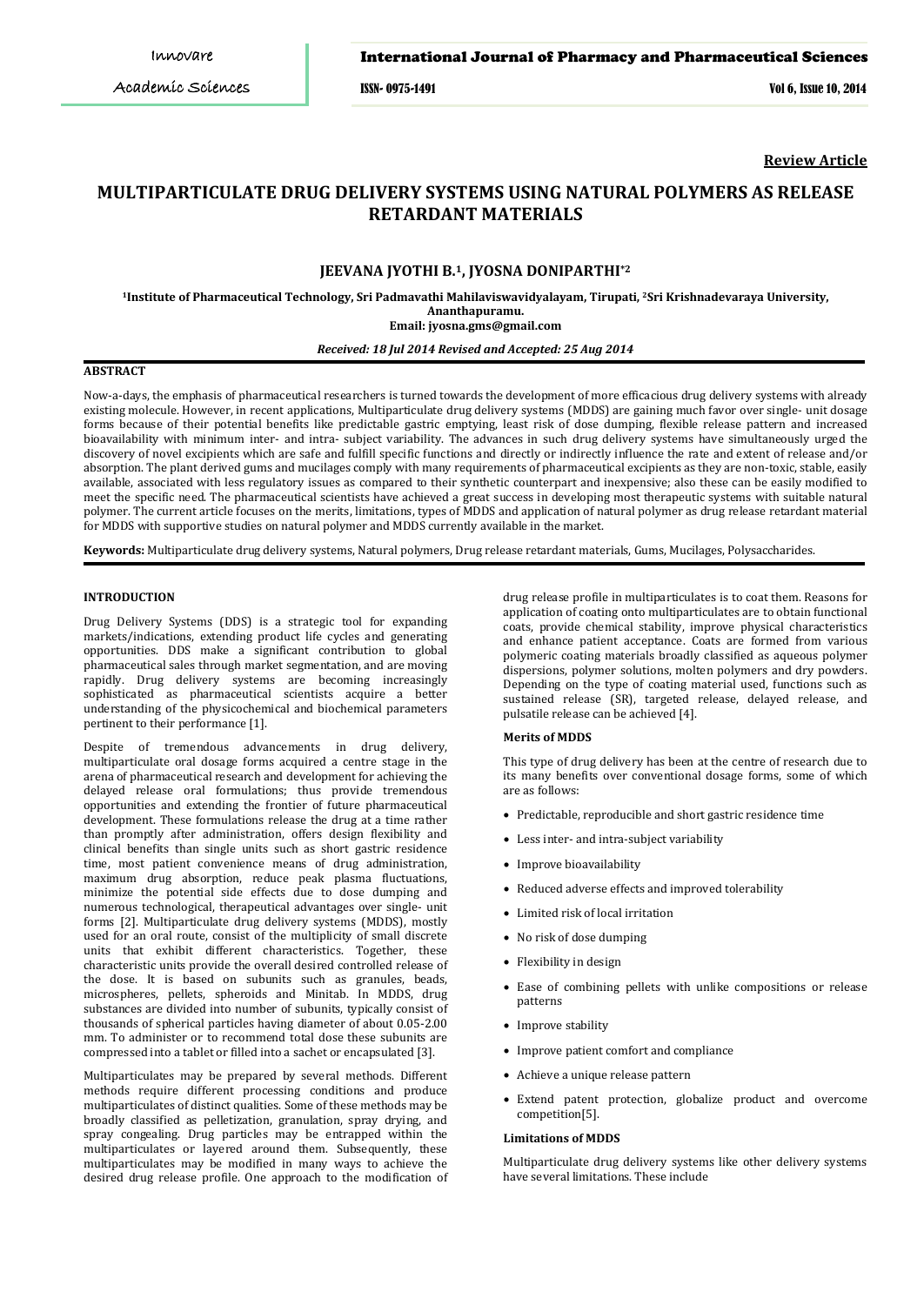- Several formulation steps
- Higher cost of production
- Low drug loading
- Require advanced technology
- Proportionally higher need for excipients
- Lack of manufacturing reproducibility and efficacy
- Large number of process variables
- Trained/skilled individual needed for manufacturing [6].

#### **Types of MDDS**

There are different types of MDDS based on the drug release mechanism and these are enumerated and explained below.

- I. Reservoir coated systems
- II. Matrix coated systems
- III. Specialized systems [7].



**Fig. 1: Schematic representation of typical release mechanism** [8]

#### **Reservoir coated systems**

Such systems consist of a drug layered core surrounded by a polymer. The mechanism of controlling the drug release from reservoir type systems is often complex and depends on coating type, thickness, drug type and core type. Those mechanisms include

• Diffusion through the continuous polymer film surrounding the drug loaded core. Firstly, water penetrates through the coating until

reaches the pellet core. Afterwards, drug is dissolved and released due to the concentration gradient inside the pellet versus outside the pellet [Fig. 1(A)].

• Drug release can occur through water filled pores. These pores can be due to leaching of water soluble compounds into the release medium or due to cracks formed by high hydrostatic pressure generated inside these systems upon water uptake [Fig.1 (B & C)].

• For this mechanism to occur an osmotic active core is surrounded by semi-permeable membrane. Upon water uptake and under right circumstances, an osmotic pressure is built up within the interior of the core and the drug is pushed out via pores in the coating  $[Fig.1(C)]$   $[9]$ .

#### **Matrix coated systems**

In these systems a polymer: drug solution or dispersion is sprayed onto pellets in order to achieve controlled drug release. The drug and polymer are dissolved or dispersed in a common solvent and upon solvent evaporation, a solid solution (drug dissolved in the polymer) or a solid dispersion (drug dispersed in the polymer) or a combination of both is obtained. If the initial drug concentration is below drug solubility in the polymer, drug is dissolved and drug release is mainly controlled by drug diffusivity in the polymer [10].

#### **Specialized systems**

These MDDS can be specially designed into various types.

• **Pulsatile system based on rupturable coating**: This is a multiparticulate system in which the drug is coated onto the nonpareil sugar seeds followed by a swell able layer and an insoluble top layer. The release is independent of environmental factors like pH and drug solubility. The lag time can be varied by varying coating thickness or adding high amounts of lipophilic plasticizer in the outermost layer.

• **Low density floating multiparticulate pulsatile systems:** These systems reside only in the stomach and not affected by variability of pH local environment or gastric emptying rate. These are advantageous for drugs either absorbed from the stomach or requiring local delivery in stomach.

• **Time controlled expulsion systems:** This system is based on a combination of osmotic and swelling effects. The core contains the drug, a low density solid and/or liquid lipid material and a disintegrant. The core is further coated with cellulose acetate.

• **Sigmoidal release system:** This consists of pellet cores comprising drug and succinic acid coated with ammoniamethacrylate copolymer USP/NF type B. The time lag is controlled by the rate of water influx through the polymer membrane. The water dissolves acid and the drug in the core. The acid solution in turn increases permeability of the hydrated polymer film [11].

| <b>Table 1: Examples of marketed MDDS</b> [12, 13] |  |
|----------------------------------------------------|--|
|----------------------------------------------------|--|

| Product     | Company         | Drug                                       | Release                                                          |
|-------------|-----------------|--------------------------------------------|------------------------------------------------------------------|
| Losec MUPS  | AstraZeneca     | Omeprazole magnesium                       | Delayed release multiple unit pellet system in tablet            |
| Nexium      | AstraZeneca     | Esomeprazole magnesium                     | Enteric delayed release pellets in capsule                       |
| Toprol XL   | AstraZeneca     | Metaprolol succinate                       | Controlled release pellets in capsule                            |
| Avinza      | King            | Morphine sulfate                           | OD/IR+SR layered beads in capsule                                |
| SoluTab     | Takeda          | Lansoprazole                               | Delayed release enteric coated microgranules in tablet           |
| Prevacid    | Takeda          | Lansoprazole                               | Delayed release enteric coated granules in capsule               |
| Coreg CR    | GSK             | Carvedilol phosphate                       | QD/IR+SR polymer coated beads in capsule                         |
| InnoPran XL | GSK             | Propranolol Hcl                            | OD / Delayed release SR coated beads in capsule                  |
| Spansule    | GSK             | d-amphetamine sulfate                      | OD/IR+SR coated beads in capsule                                 |
| Focalin XR  | <b>Novartis</b> | Dexmethylphenidate                         | OD / Bi-modal pulsatile release IR+Enteric delayed release beads |
|             |                 |                                            | in capsule                                                       |
| Adderall XL | Shire           | Mixed salts of a single entity amphetamine | QD /double pulse drug layered and SR polymer coated beads        |
| Carbatrol   | Shire           | Carbamazepine                              | BID / IR+SR+Enteric beads in capsule                             |
| Equetro ER  | Validus         | Carbamazepine                              | BID / IR+SR+Enteric beads in capsule                             |
| Metadate CD | UCD, Inc.       | Methylphenidate                            | QD /30%IR + 70% SR coated beads                                  |
| Pentasa     | Shire           | Mesalamine                                 | Controlled release beads in capsule                              |
| Luvox CR    | Jazz            | Fluvoxamine maleate                        | QD / polymer coated beads in capsule                             |
| Amrix       | Cephalon        | Cyclobenzaprine Hcl                        | OD/ polymer coated beads in capsule                              |
|             |                 |                                            |                                                                  |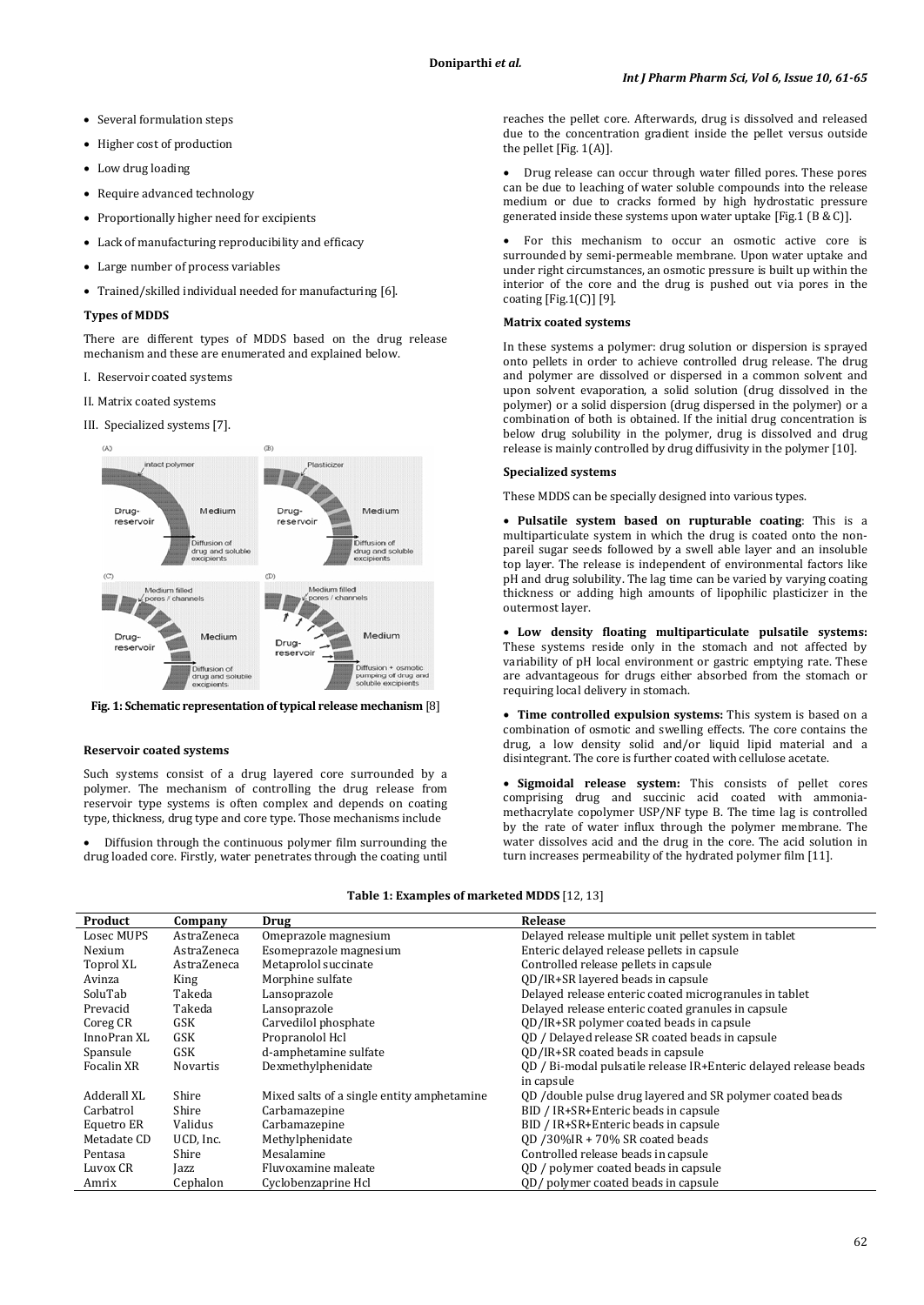#### **Natural polymers as release retarding material for MDDS**

Extensive applications of polymers in drug delivery have been realized because polymers offer unique properties which have not been attained by any other materials. Polymers have been successfully investigated and employed in the formulation of solid, liquid and semi-solid dosage forms and are specifically useful in the design of novel drug delivery systems. Pharmaceutical polymers are widely used to achieve taste masking; controlled release (e.g. extended, pulsatile and targeted) enhanced stability and improved bioavailability [14, 15]. Polymers which are used as release retarding materials in the design of sustained and controlled release drug delivery systems play a vital role in controlling the delivery of the drug from these systems. The success of modified drug delivery system depends on how well the polymer regulates the release of drug from the systems. Though a wide range of release retarding polymers are available, there is a continued need to develop new and more efficient release - retarding polymers for sustained and controlled release [16, 17].

Today, the whole world is increasingly interested in natural drugs and excipients. Continued improvement and accelerating research and development in polymeric materials has played a vital role in the progress of most controlled release technologies. In the past 25 years, there has been a considerable increase in interest in this technology, as is shown by the increasing number of publications and patents in the area of controlled drug-release systems using synthetic as well as naturally occurring polymeric materials [18]. Both synthetic and natural polymers have been investigated extensively for this purpose. Synthetic polymers are toxic, expensive, have environment related issues, need long development time for synthesis and are freely available in comparison to naturally available polymers. Ability to produce a wide range of material based on their properties and molecular weight. Natural polymers became a thrust area in the majority of investigations in drug [19].

With the availability of variety of natural polymers, the manufacturers today have a great success in developing the most promising therapeutic systems, namely drug delivery system, which provides an effective therapy to patients for prolonged periods [20]. The release behavior of drug from the formulation containing natural polymers depends on the physicochemical properties of both the drug and polymer. Release pattern of polymer, morphology, particle size, size and shape of dosage form are some of factors that influence the release of drug. Natural polymers, gums and mucilages modify the drug release from formulation [21].

Natural gums and mucilages are preferred over semi-synthetic and synthetic excipients in the field of drug delivery because they are cheap and easily available, have soothing action and nonirritant nature. Further, they are eco-friendly, capable of multitude of chemical modifications, potentially degradable and compatible due to their natural origin [22]. It should be noted that many "old" materials compete successfully today after almost a century of efforts to replace them. It is the usual balance of economics and performance that determines the commercial realities. Natural gums are among the most popular hydrophilic polymers because of their cost effectiveness and regulatory acceptance [23]. Natural gums have been modified to overcome certain drawbacks like uncontrolled rate of hydration, thickening, drop in viscosity on storage, microbial contamination etc [24]. Different natural gums have been used to design oral controlled release multi particulate dosage forms such as microspheres are becoming more popular single unit dosage forms [25]. In several cases, the polysaccharides, resins or the tannins present in the gum are responsible for imparting release retardant properties to the dosage form [26].

Among hydrophilic polymers, polysaccharides which are relatively complex carbohydrates are the choice material due to their non toxicity. Being natural they have certain drawbacks like purity, source and microbial contamination. If these factors can be identified and controlled, polysaccharides can be good substitute for synthetic polymer [27]. The specific application of natural polysaccharide polymers in pharmaceutical formulations include to aid in the processing of the drug delivery system during its manufacture, protect, support or enhance stability, bioavailability or

patient acceptability, assist in product identification, or enhance any other attribute of the overall safety, effectiveness or delivery of the drug during storage or use [26]. Natural polysaccharides are often incorporated in the design of controlled drug delivery such as those target delivery of the drug to a specific site in the gastro intestinal tract (GIT), this can be achieved by various mechanisms including coating granules, pellets, tablets with polysaccharides having pH<br>dependent solubility, or incorporating non-digestible dependent solubility, or incorporating non-digestible polysaccharides that are degraded by bacterial enzymes present in the colon, this property makes these polysaccharides potentially useful in the formulation of colon-targeted drug delivery systems [28].

The review highlights the literatures related to the research made on plant based novel drug release-retarding materials which have been recently studied as carriers not only in the conventional sustained release dosage forms but also in chronotherapeutic drug delivery systems, gastro retentive systems, colonic drug delivery systems and microspheres. Specific reference thus is made to the use of natural polymers in the design of multiparticulate drug delivery systems as well as other new drug delivery systems under investigation.

Raju Onkar Sonawane, et al., developed extended release matrix pellets by using Lornoxicam as a model drug for prolong release of drug for an extended period of time after predetermined lag time for the chronotherapy of rheumatoid arthritis. The pellets were prepared by the Extrusion and Spheronization method using release retarding polymers like xanthan gum, xyloglucan and in combination with PVP K-30 and MCC PH-101 as pelletization aid. The effects of various formulation variables on the size and drug release were investigated. Matrix pellets containing 30% xanthan gum (XG), 30% of xyloglucan (Xg) and 30% combination of XG: Xg showed sustained release of lornoxicam for15 h [29].

Kamat Akshay Ramesh, et al., formulated an oral pulsatile drug delivery system using natural superdisintegrants and natural polymers to achieve the time release of Indomethacin, based on chronopharmaceutical approach for the treatment of rheumatoid arthritis. The press-coated pulsatile release tablet contains Indomethacin in the inner rapid release core tablet formulated by direct compression method using Plantago ovata mucilage and modified agar as superdisintegrants and the external coat was formulated using natural polymers such as dammar gum, chitosan, xanthan gum and guar gum by both direct and wet granulation method. *In-vitro* release profiles of pulsatile device during 10 h studies were found to have very good sustaining efficacy. Formulation B2 containing xanthan gum and dammar gum in the ratio of 2:1 having maximum lag time of 7h 15 min [30].

Sarojini Sarangapani,et al., prepared gastro retentive tablets of Lansoprazole. Gel-forming polymer HPMC K4M, natural polymer and gas-generating agent sodium bicarbonate were added to the drug to achieve in vitro buoyancy. The *In-vitro* release of the formulation F1and F2 (synthetic polymer) showed more drug release and F7 and F8 (natural polymer) also showed better sustained release properties than synthetic polymer. From the results of sustained release properties, it had been concluded that the novel natural polymeric material from Delonix regia may be natural and economical alternative for the formulation of floating drug delivery system. Since Delonix regia gum is of natural origin it is non-toxic, biocompatible and cheaper [31].

Dharmaraj sinh Chauhan, et al., carried out studies on colon specific matrices of Mebeverine HCl using various polysaccharides like guar gum, Locust bean gum and xanthan gum by direct compression method. Swelling studies indicated that, matrix tablets prepared with xanthan gum, XG (X4) swelled more as compared to those prepared using guar gum, GG and locust bean gum, LBG. Release profiles indicated that, increase in the polymer concentration has drastically retarded the release of Mebeverine Hcl. The optimized tablets prepared using GG (G4), LG (L4) & XG (X4) showed controlled release over periods of 24 hrs, whereas the marketed product controlled the drug release over a period of 12 hrs. The mechanism of drug release was Non-Fickian diffusion controlled first order kinetics for optimized matrix tablets of GG (G4) and LBG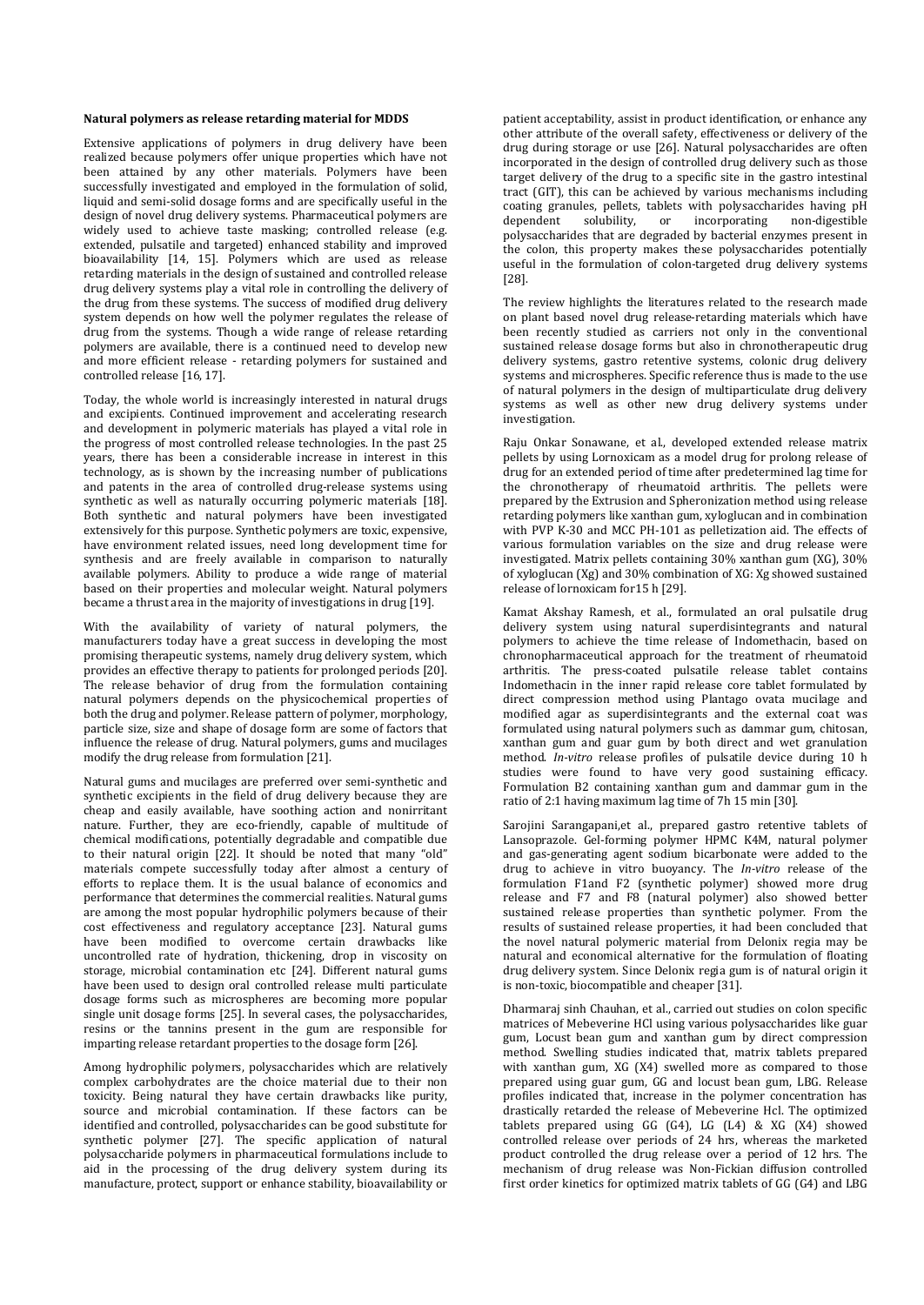(L4), whereas for XG (X4) it followed Highuchi model. The developed matrix tablets can be viewed as a better approach in the colonic delivery of Mebeverine HCl [32].

Nagamani Bolla, et al., employed microencapsulation for oral use to sustain the drug release, and to reduce or eliminate gastrointestinal irritation. Irbesartan loaded microspheres were prepared using gelatin as a base material along with kernel powder (Tamarindus indica belonging to family Fabaceae) and acacia by phase separation and Coacervation method. Kernel powder loaded microspheres has shown better control over drug release than acacia. Microspheres shown lowered bursting effect and controlled release rate. The size and compatibility of microspheres were analyzed by using SEM and FTIR respectively. This was the first report on kernel powder which is obtained from Tamarind seeds used as a control releasing agent [33].

Gandhi, et al., developed a multiparticulate system intended to utilize natural material for controlled drug delivery system. The system comprising of Cashew Gum coated pellets, designed for controlled drug delivery of Diltiazem hydrochloride. The sugar beads/pellets were loaded with drug (Diltiazem hydrochloride) using microcrystalline cellulose as a spheronizing aid and PVP K30 as a binder. Different coat weights of Cashew Gum were applied to the drug loaded pellets in Fluidized Bed Processor (FBP) to produce the controlled release drug delivery. *In-vitro* dissolution studies of the pellets performed which showed that the drug release from the coated pellets depends on the coat weights applied. Since, Diltiazem hydrochloride is a drug, which exhibits a high solubility, it would be possible to minimize drug release from coated pellets and effectively release the drug for controlled drug delivery system [34].

| Natural polymer                | Model drug        | <b>Results</b>                                                                                                   | Ref    |
|--------------------------------|-------------------|------------------------------------------------------------------------------------------------------------------|--------|
| Seed powder of Strychnos       | Diclofenac sodium | Seed powder when used at a concentration of 40% was capable of sustaining the                                    | $[17]$ |
| potatorum                      |                   | release of drug up to 10 hrs. Further, purification of seed powder may improve its                               |        |
|                                |                   | release retardant properties.                                                                                    |        |
| Tamarind seed polysaccharide   | Metformin         | Tamarind gum polysaccharide being a natural polysaccharide can be administered                                   | $[22]$ |
|                                | Hydrochloride     | to patients safely, thereby improving the patient compliance by releasing the drug<br>in a sustained manner.     |        |
| Mucilage of Aloe barbadensis   | Glimepiride       | Dried Aloe barbadensis miller mucilage and Povidone combination could be used as                                 | $[35]$ |
| miller                         |                   | a matrix forming material for making Sustained release matrix tablets.                                           |        |
| Resin of Artocarpus            | Theophylline      | It was found that 10% of processed jack fruit latex powder was required for                                      | $[36]$ |
| hetrophyllus (Jackfruit latex) |                   | optimum drug release profile of sustained release tablets of theophylline.                                       |        |
| Seed mucilage of Vigna mungo   | Aceclofenac       | The mucilage powder with the maximum concentration of 10 % $w/w$ showed                                          | $[37]$ |
| (Black gram)                   |                   | sustained drug release of 29.43 % at the end of 8h showing good sustained release<br>and matrix forming capacity |        |
| Natural mucilage of            | Diclofenac sodium | Sustained release matrix of the mucilage at 10-15% concentration was capable of                                  | [38]   |
| Abelmoschus esculentus (Okra   |                   | prolonging the release of drug for 10 hrs.                                                                       |        |
| gum)                           |                   |                                                                                                                  |        |
| Mucilage of Hibiscus           | Diclofenac sodium | The dried mucilage can be used as release-retarding agent for 12 h when the drug-                                | [39]   |
| rosasinensis Linn              |                   | mucilage ratio was 1:1.5.                                                                                        |        |
| Myrrh oleo gum resin (MOGR)    | Domperidone       | The results clearly specify the potential of MOGR could be used as binder, release                               | $[40]$ |
|                                |                   | retardant and mucoadhesive natural material in tablet formulations.                                              |        |
| Seed mucilage of Ocimum        | DiltiazemHCl      | It was founded the seed mucilage alone does not give the desired release retardant                               | $[41]$ |
| tenuiflorum Linn               |                   | effect but in combination with povidone shows excellent release retardant potential.                             |        |

# **CONCLUSION**

The market for drug delivery system has come a long way and will continue to grow at an impressive rate. Today's drug delivery technologies enable the incorporation of drug molecules into a new delivery system, thus providing numerous therapeutic and commercial advantages. Present scenario of MDDS; find a greater advantage due to its flexible design in variable release properties, stability and patient compliance. Drug release retarding polymers are the key performers in controlling the release of drug from the systems for which natural polymers play an important role. Natural materials being readily available, cost effective, eco-friendly, biodegradable and biocompatible due to their natural origin can be extensively used in the field of drug delivery. In recent years, the interest is growing to develop multiparticulate drug delivery system with the use of natural polymer thereby increasing the therapeutic value as well as reducing toxicity. The approaches in this article represent application of natural polymers as drug release retardant material with a view to design multiparticulate drug delivery systems keeping in mind the toxic effects of the drugs incorporated and to maintain the overall stability of the product on the account of the properties of natural polymers. Thus MDDS with natural polymers as drug release retardant material should be promising in the future.

## **CONFLICT OF INTERESTS**

Declared None

#### **REFERENCES**

1. Kaur T, Bhawandeep G, Sandeep Kumar, Gupta GD. Mouth dissolving tablets: a novel approach to drug delivery. Int J Curr Pharm Res 2011;3(1):1-7.

- 2. Sirisha KVR, Vijayasri K, Devanna N, Kamalakar. Formulation and *in vitro* evaluation of Esomeprazole delayed release multiparticulate capsules. Int J Res Pharm Sci 2013;4(3):328-35.
- 3. Bipin Gandhi, Jagdish Baheti. Multiparticulates drug delivery systems: a review. Indian J Pharm Chem Sci 2013;2(3):1620-6.
- NS Dey, S Majumdar, MEB Rao. Multiparticulate drug delivery systems for controlled release. Trop J Pharm Res 2008;7(3):1067-75.
- 5. Mahesh K Baramade, Shailesh L Patwekar. Controlled release approach to novel multiparticulate drug delivery systems. Int J Pharm Pharm Sci 2012;4(3):757-63.
- 6. Shaji Jessy, Shinde Amol B. Oral multiparticulate pulsatile drug delivery systems: a review. Int Res J Pharm 2011;2(2):22-7.
- 7. Navnit H Shah. Hoffmann La-Roche, Inc. Multi-Particulate Dosage Form for Oral Controlled Release: Development<br>Considerations. Available from URL: http: Considerations. Available from URL: *[http:](http://mediaserver.aaps.org/meetings/09am/slides/11.8.09_sun/410/0830/navnit_shah.pdf) [//mediaserver.aaps.org/meetings/09am/slides/11.8.09\\_sun/410](http://mediaserver.aaps.org/meetings/09am/slides/11.8.09_sun/410/0830/navnit_shah.pdf) [/0830/navnit\\_shah.pdf](http://mediaserver.aaps.org/meetings/09am/slides/11.8.09_sun/410/0830/navnit_shah.pdf)*
- 8. Khyati Patel, Upendra Patel, Bhavin Bhimani, Ghansyam Patel, Dhiren Daslaniya. Extended release oral drug delivery system. Int J Pharm Res Bio-Sci 2012;1(3):1-26.
- 9. Vibhav Patel, Pranav Patel, Yogeshwar Thakkar, Praful Bharadia. Multiparticulate as a potential approach for colon targeted drug delivery system: a review. Int J Univer Pharm Life Sci 2012;2(3):131-46.
- 10. Joana mota. Matrix-and Reservoir-type Oral Multiparticulate Drug delivery systems.[Dissertation]. Berlin; 2010. p. 2-8.
- 11. Kamat Akshay Ramesh, Shabaraya AR, Azharuddin Mohd. Pulsatile drug delivery systems using natural polymers as release modifiers. Int Res J Pharm 2012;3(12):42-5.